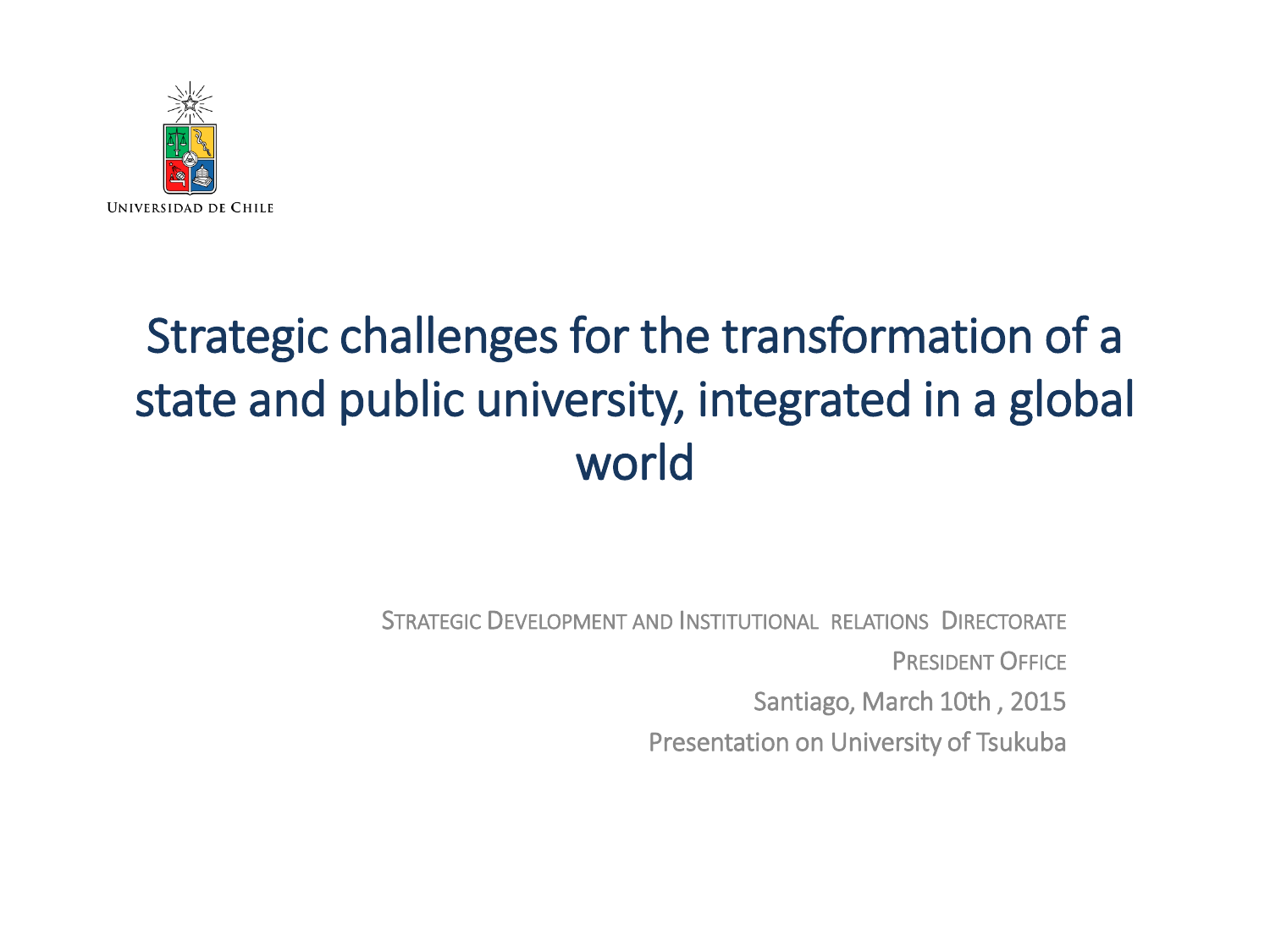### National and global scenarios

| <b>Global society of</b><br>knowledge | • Participation in building global knowledge communities.<br>• Production of cross-disciplinary and intercultural understanding, led to<br>address complex global problems.<br>• Demand for articulation of knowledge, given the increased complexity in<br>wich occurs.<br>• Active, connected and informed societies, that challenge and question state<br>and markets allocation mechanisms. |
|---------------------------------------|-------------------------------------------------------------------------------------------------------------------------------------------------------------------------------------------------------------------------------------------------------------------------------------------------------------------------------------------------------------------------------------------------|
| Social<br>transformations<br>in Chile | • Social mobilization and debate on inequality. Public demand for the right to a<br>public, free and quality education.<br>• Initiation of reforms of public education in general, and higher education in<br>particular.<br>• Challenge to reinstall the State as leader in the provision of education,<br>displacing the market as the main allocator.                                        |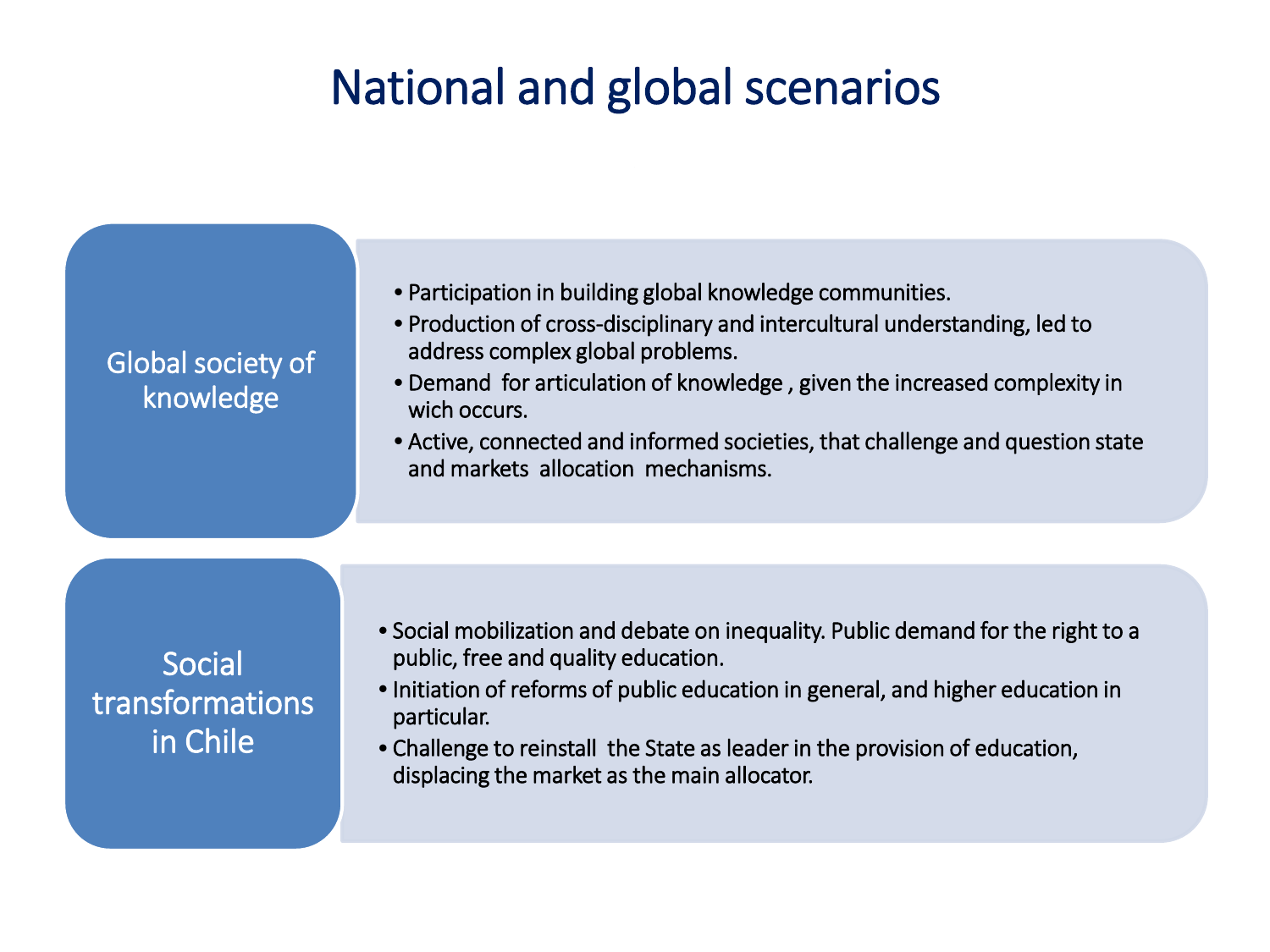### Present time

## *Set up the University to adress global challenges*

| <b>Global Context</b>             | • Become part of a network of international academic exchange, training, research,<br>and development of science and technology (integrated knowledge), applied to global<br>problems of high complexity.<br>• Join the global communities of knowledge and collaboration to solve problems of<br>university and national development. |
|-----------------------------------|----------------------------------------------------------------------------------------------------------------------------------------------------------------------------------------------------------------------------------------------------------------------------------------------------------------------------------------|
|                                   | • Active participation in recovering public education in Chile, leading the process of higher education                                                                                                                                                                                                                                |
|                                   | to set up a relevant network of State Universites.                                                                                                                                                                                                                                                                                     |
| <b>Nacional</b>                   | • Leading the production of knowledge to guide the country's development in an equitable and<br>sutainable manner.                                                                                                                                                                                                                     |
| Context                           | • Undertake process es of growth and consolidation of academic excellence. Increase coverage,                                                                                                                                                                                                                                          |
|                                   | democratized access, generation of ideas and technological development to serve the society.<br>• Relevance of Carén Scientific, Environmental and Technological Park.                                                                                                                                                                 |
|                                   |                                                                                                                                                                                                                                                                                                                                        |
| <b>Interuniversity</b><br>Context | Internal reform process. Expected reformtran of the National Education<br>System.<br>• Enhancement of the ethic of solidarity, asociated to the development of                                                                                                                                                                         |
|                                   | science, technology and knowledge, to serve the country needs.                                                                                                                                                                                                                                                                         |